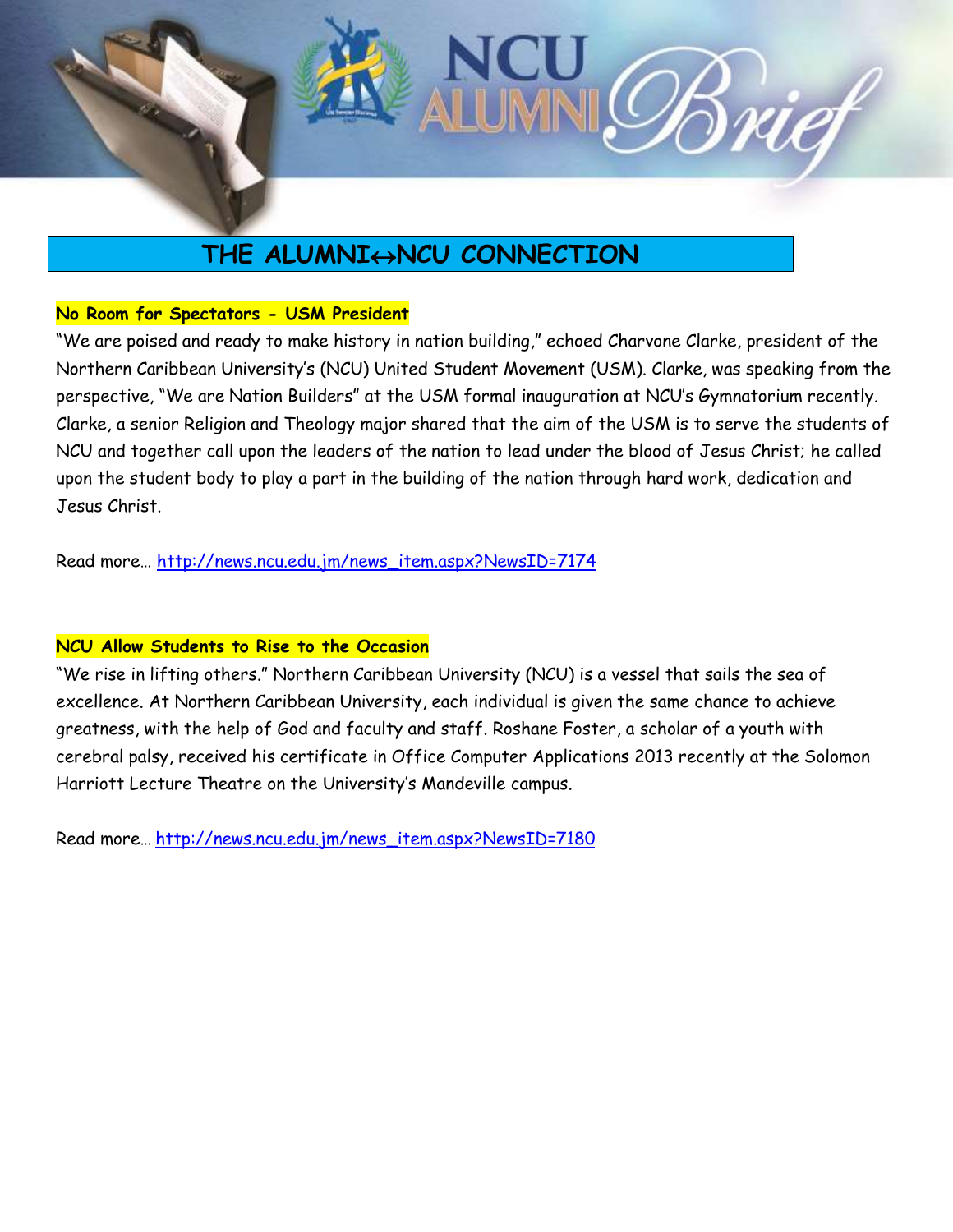

# **JOB OPPORTUNITIES SENT ON BEHALF OF THE OFFICE OF CAREER & EMPLOYMENT SERVICES**

#### **UBS- Accountant**

The University Business Services of Northern Caribbean University (NCU) seeks to engage the services of a suitably qualified individual to serve as an Accountant.

#### **Training & Core competencies:**

Bachelor's degree in Business Administration majoring in Accounting The incumbent should:

- Be knowledgeable of Excel
- Have advanced proficiency with spreadsheets
- Possess excellent oral and written communication skills
- Demonstrate strong interpersonal skills, integrity, dependability, sound judgement,
- Have good team building skills and resourcefulness
- Be able to establish and maintain collaborative, positive, and effective working relationships with students and colleagues.

NB. The successful candidate should ideally be available for employment beginning October 1, 2015.

#### **How to apply:**

Please send your application (cover letter and résumé) as a Word attachment to resumes@ncu.edu.jm with the subject line **UBS- Accountant no later than Monday, September 28, 2015 by 10 a.m.** Cover letters, if included, should be addressed to The Manager, University Business Services, Northern Caribbean University, Mandeville

Regrettably, we have to advise our friends/public that due to the high volume of responses to our job vacancy advertisements we will only be able to process applications from NCU alumni and current students.

#### Disclaimer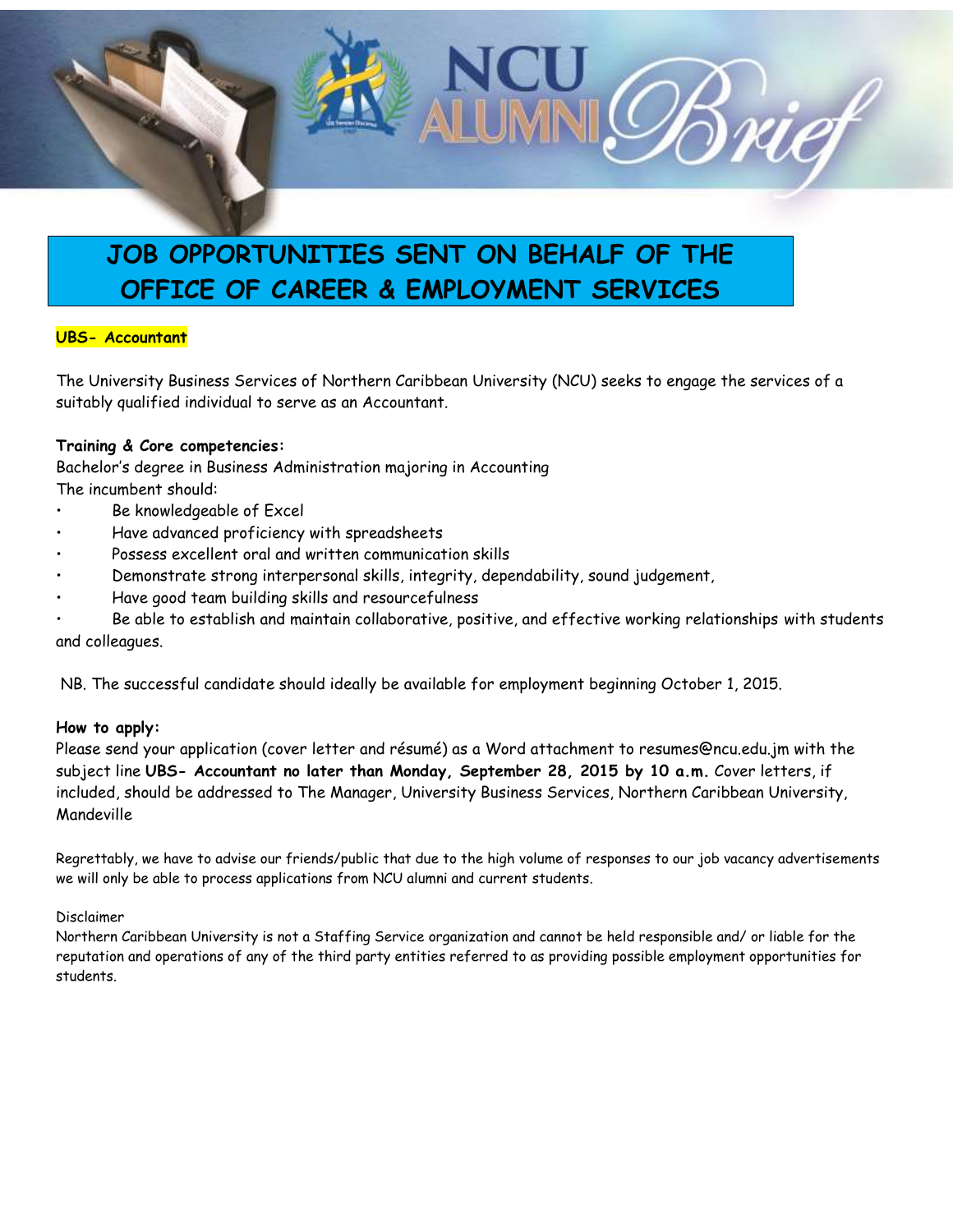

#### **MBH- Technical Support Technician**

A hotel chain with operations in Montego Bay seeks to engage the services of a suitably qualified person to serve in the position of **Technical Support Technician**.

#### **Training & Core competencies**:

- i. Possess an Associate's Degree in IT or equivalent certification (Bachelor's Degree in Information Systems or related field a plus)
- ii. Candidate must have a minimum of 2 years of experience in Technical Support for both phone and visiting user's desks (in Hospitality a plus)
- iii. Ability to follow troubleshooting procedures and intuitively diagnose problems
- iv. Working knowledge of PC operation, troubleshooting skills and cabling installation (UTP Cat5e/Cat6a)
- v. Must have working knowledge of TCP/IP networks and internet protocols
- vi. Self-motivated, detail-oriented and organized
- vii. Strong verbal and written communication skills in English (also in Spanish would be an asset)
- viii. Excellent interpersonal communication and problem solving skills
- ix. Must have own motor vehicle

#### **Core responsibilities**:

- a. Provide technical support to users by resolving their inquiries/problems via email, phone and other electronic medium as well as maintain the information technology infrastructure.
- b. Provide updates to users on the progress and completion of requests
- c. Install, repair and configure PC's, peripherals, and other end user equipment
- d. Install, repair and configure Wireless Access Points, switches and other network equipment
- e. Maintain documentation for all helpdesk and end user processes and procedures
- f. Liaise with technology vendors for support and installation services

**NB.** The position is resident in Montego Bay however the prospect will from time to time be required to perform duties at company locations in Negril and Ocho Rios. To be short-listed applicants **must** give evidence in application documents that they possess the required competencies.

#### **How to apply**:

Please send your application (cover letter and résumé) as a Word attachment to **[resumes@ncu.edu.jm](mailto:resumes@ncu.edu.jm)** with the subject line **MBH- Technical Support Technician** no later than **Monday, September 28, 2015 by noon**. Cover letters, if included, should be addressed to The Accountant, Montego Bay Hotel, Montego Bay **Regrettably, we have to advise our friends/public that due to the high volume of responses to our job vacancy advertisements we will only be able to process applications from NCU alumni and current students.**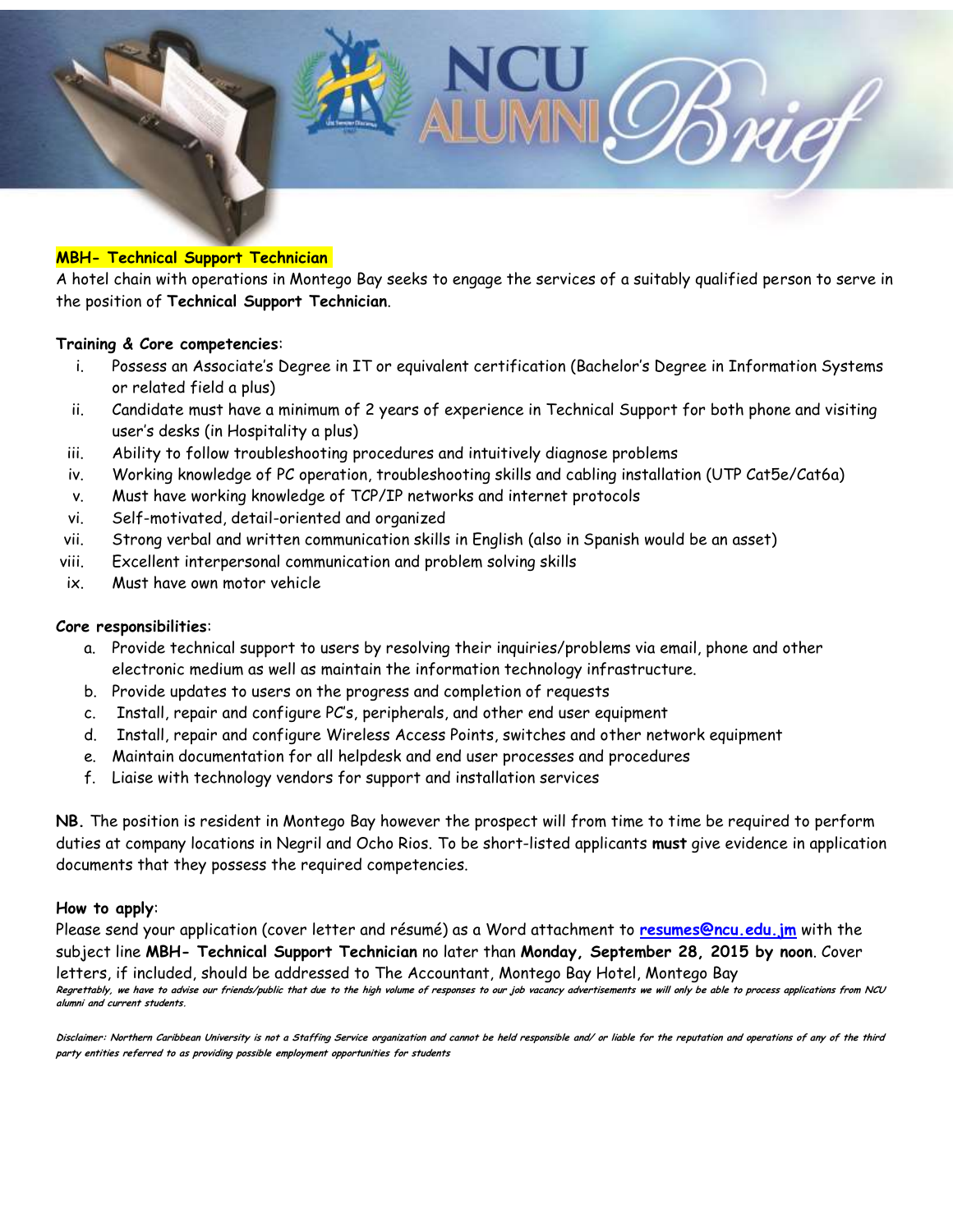

## **EMS- Market Researcher**

Essential Medical Services seeks to engage, on a temporary full-time basis, four (4) individuals to serve as Market Research & Follow-up Coordinators for its Mandeville location.

# **Training & Core competencies:**

Tertiary level training Entrepreneurial outlook Quick learner Vibrant, creative, and a proactive solutions creator

## **Core responsibilities:**

Conduct surveys with follow up reviews as well as participate in optionally available exceptional business opportunity.

## **How to apply:**

Please send your application (cover letter and résumé) as a Word attachment to resumes@ncu.edu.jm with the subject line **EMS- Market Researcher no later than Monday, September 28, 2015 by noon.** Cover letters, if included, should be addressed to The CEO, Essential Medical Services, Mandeville Operation.

Regrettably, we have to advise our friends/public that due to the high volume of responses to our job vacancy advertisements we will only be able to process applications from NCU alumni and current students.

Disclaimer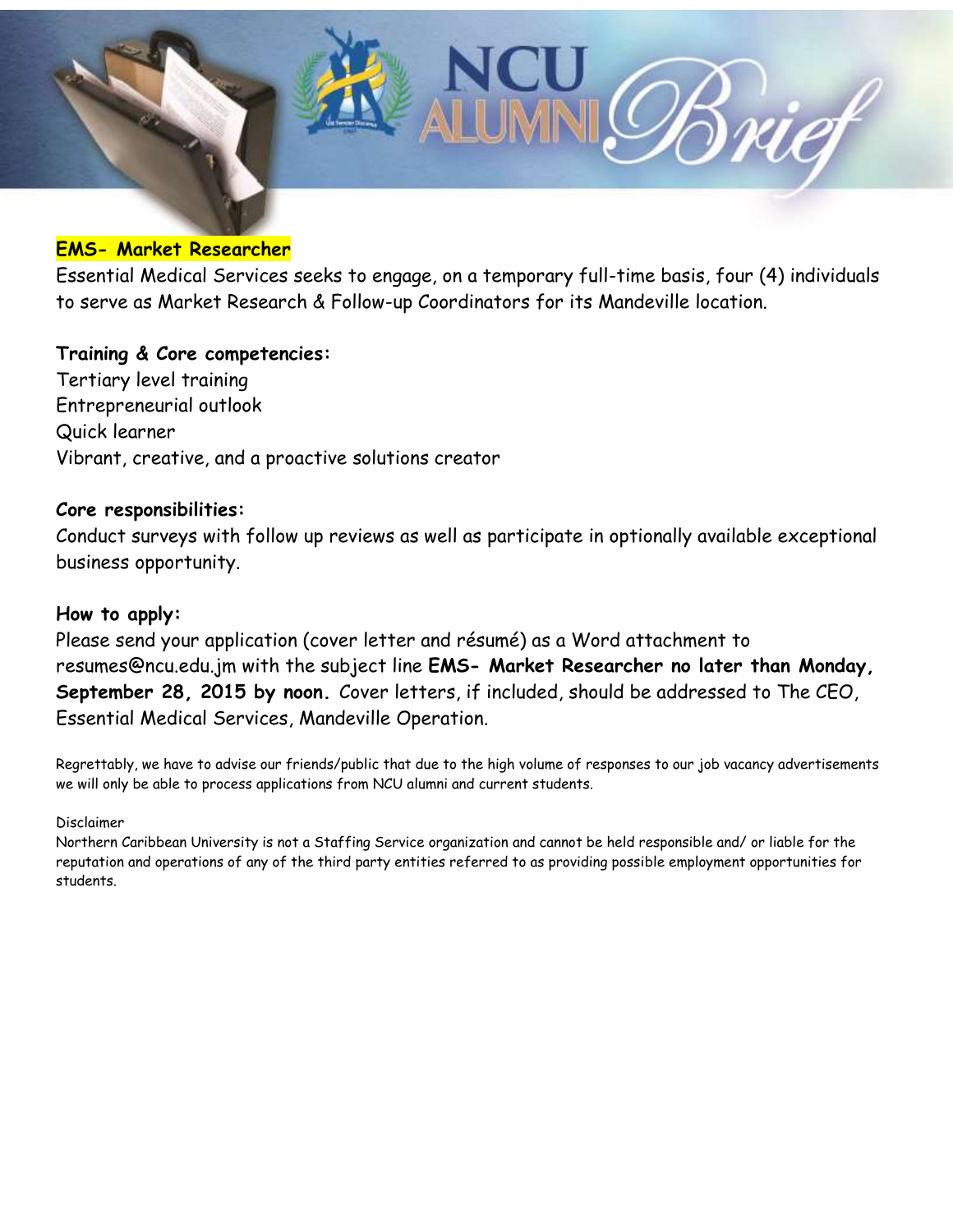

**Portland High School- Principal**

**Portland High School** 16 Rice Piece Road, P.O. Box 159 Port Antonio, Portland **INVITES APPLICATION FOR THE POSITION OF PRINCIPAL**

**The Portland High Preparatory School is a Seventh-day Adventist institution owned and operated by the North East Jamaica Conference**

The Ideal Candidate MUST:

- 1. Be committed to the philosophy and the fundamental principles and Mission of the Seventh-day Adventist Church and affirm these values in his/her professional and personal life.
- 2. Be an experienced Administrator with strong leadership skills and a record of performance in the key areas such as Curriculum Development, Supervision of Personnel, and Project Management
- 3. Possess strong communication skills
- 4. Have appropriate academic and professional credentials

Applicants should submit by September 30, 2015, a letter of application, a Curriculum Vita and three References to:

> The Chairman, C/O The Principal Portland High Preparatory School 16 Rice Piece Road P.O. Box 159 Port Antonio, Portland [portlandhighschool2015@gmail.com](mailto:portlandhighschool2015@gmail.com)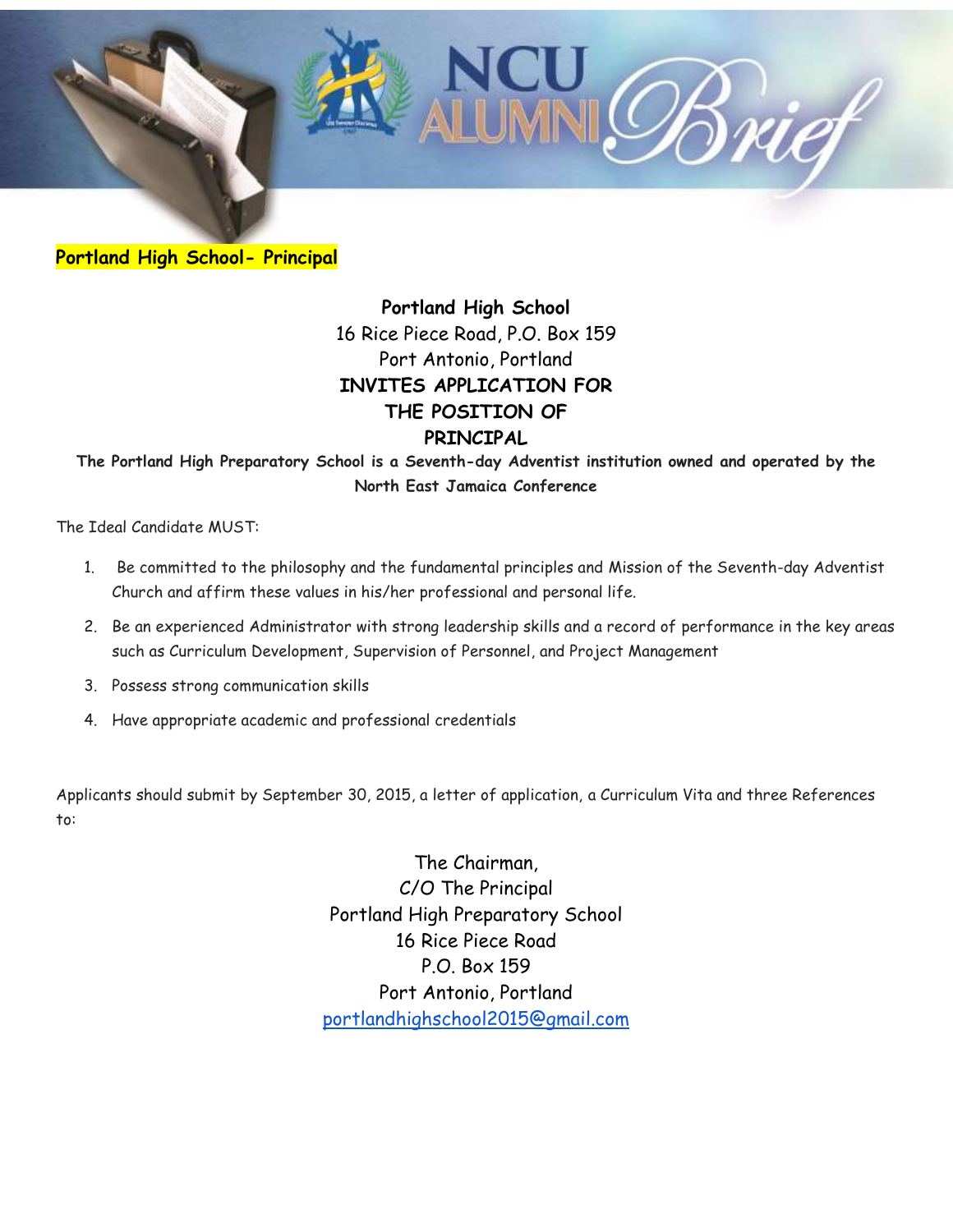

## **Fern Court High- Teacher of Mathematics**

Fern Court High urgently seeks to hire a teacher of Mathematics in a full-time temporary position (eight months).

## **Training & Core competencies:**

- Bachelor's degree in Mathematics Education
- Differentiated instruction and use of technology

## **Core responsibilities:**

- i. Teach Mathematics to grades 10 & 11
- ii. Implement strategies to prepare students for external exams

### **How to apply:**

Please send your application (cover letter and résumé) as a Word attachment to [resumes@ncu.edu.jm](mailto:resumes@ncu.edu.jm) with the subject line **FERN- Mathematics Deadline extended to Monday, September 28, 2015 by noon**. Cover letters, if included, should be addressed to The Principal, Fern Court High

Regrettably, we have to advise our friends/public that due to the high volume of responses to our job vacancy advertisements we will only be able to process applications from NCU alumni and current students.

#### Disclaimer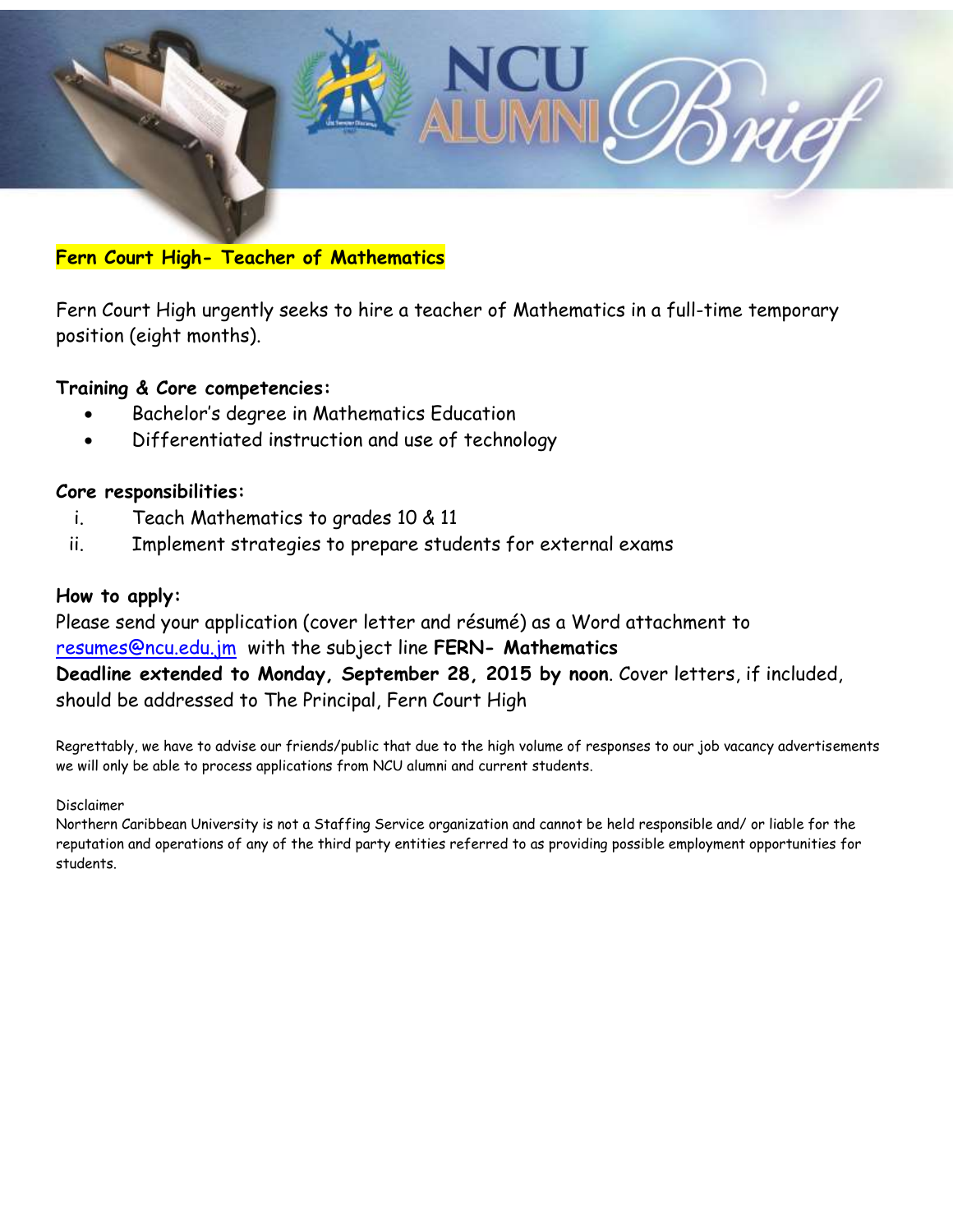

### **MGR- Executive Chef**

A restaurant, based in Mandeville seeks to engage the services of an Executive Chef.

#### **Training & Core competencies**:

- Bachelor's degree in Hospitality & Tourism Management (F&B Operations Management Emphasis)
- MUST reside in the Parish of Manchester
- MUST be able to work flexible hours

#### **Core responsibilities**:

- i. Determine how food should be presented, and create decorative food displays.
- ii. Determine production schedules and staff requirements necessary to ensure timely delivery of services.
- iii. Estimate amounts and costs of required supplies, such as food and ingredients.
- iv. Inspect supplies, equipment, and work areas to ensure conformance to established standards.
- v. Instruct cooks and other workers in the preparation, cooking, garnishing, and presentation of food.
- vi. Monitor sanitation practices to ensure that employees follow standards and regulations.
- vii. Order or requisition food and other supplies needed to ensure efficient operation.
- viii. Recruit and hire staff, including cooks and other kitchen workers.
- ix. Analyze recipes to assign prices to menu items, based on food, labor, and overhead costs.
- x. Arrange for equipment purchases and repairs.

#### **How to apply**:

Please send your application (cover letter and résumé) as a Word attachment to **[resumes@ncu.edu.jm](mailto:resumes@ncu.edu.jm)** with the subject line **MGR- Executive Chef** 

#### **Deadline extended to Monday, September 28, 2015 by noon.**

Cover letters, if included, should be addressed to The Director, MGR, Mandeville

Regrettably, we have to advise our friends/public that due to the high volume of responses to our job vacancy advertisements we will only be able to process applications from NCU alumni and current students.

#### **Disclaimer**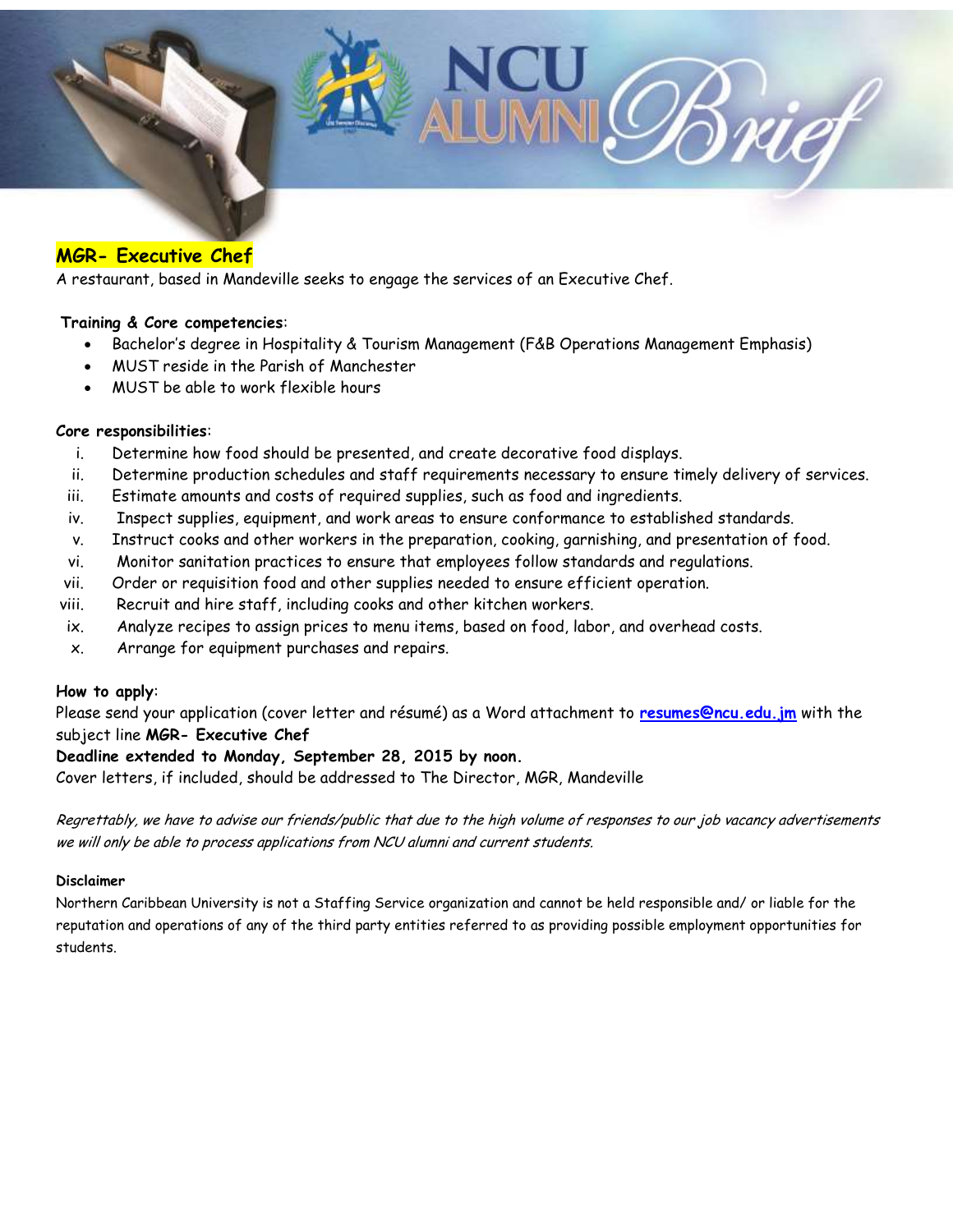

## **FAG- Computer Science Internship**

The operators of a financial services company in Mandeville are offering **internship**  opportunities for **Computer/Information Science majors**. Based on performance during the internship the individuals would have first preference for full-time employment at completion.

## **Training & Core competencies**:

Final year students pursuing the bachelor's degree in Computer Science/ Information Science Proficiency in programming or web development or graphic design

## **Core responsibilities**:

Duties will be assigned based on competencies

Interested individuals **must** provide information relating to on-campus class schedules

### **How to apply**:

Please send your application (cover letter and résumé) as a Word attachment to **[resumes@ncu.edu.jm](mailto:resumes@ncu.edu.jm)** with the subject line **FAG- Computer Science Internship** no later than **Monday, September 28, 2015 by 5 pm**. Cover letters, if included, should be addressed to The Director, Financial Services Group, Mandeville

Regrettably, we have to advise our friends/public that due to the high volume of responses to our job vacancy advertisements we will only be able to process applications from NCU alumni and current students.

#### **Disclaimer**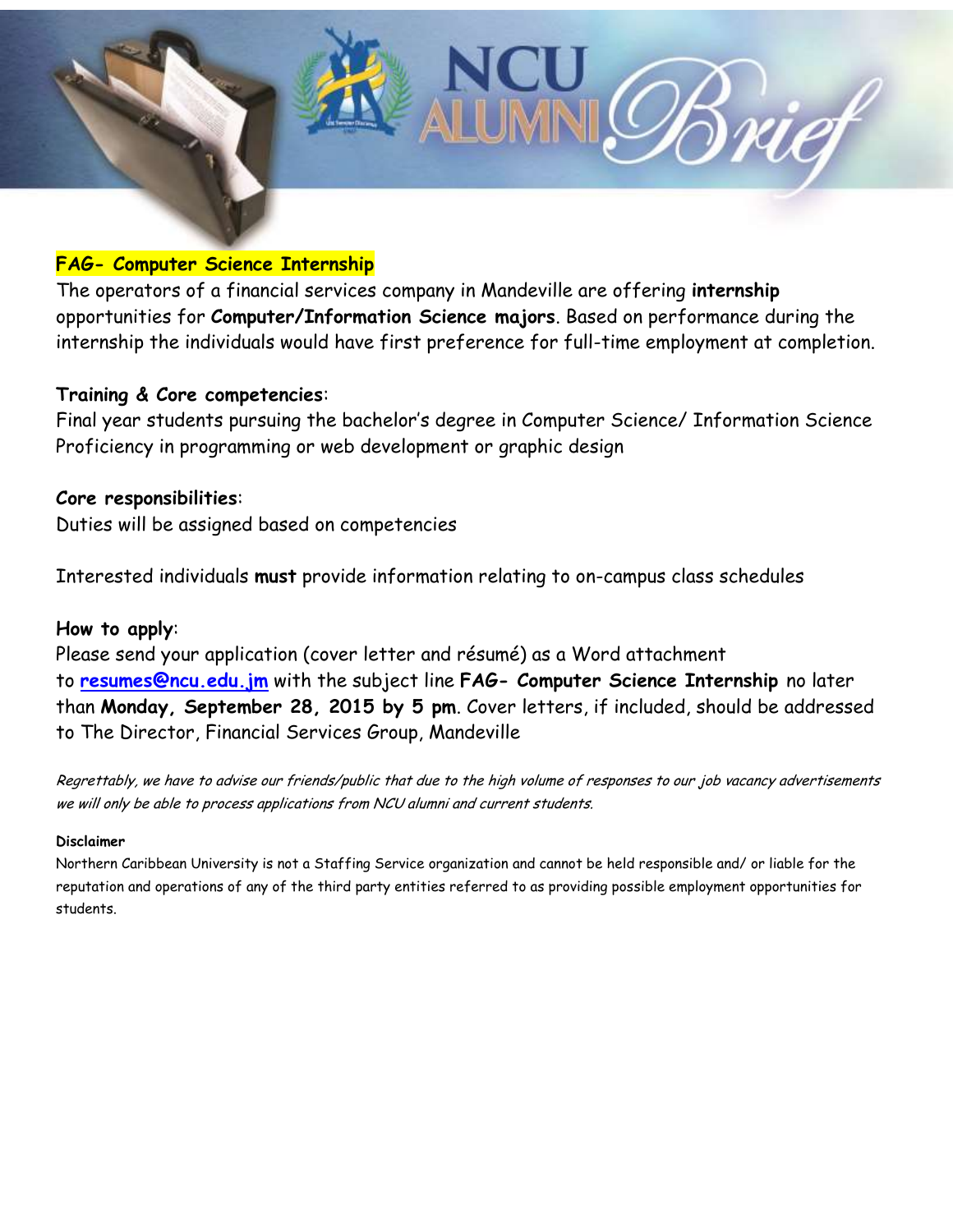

## **XSOMO- Assistant System Engineer** or **XSOMO – Assistant Programmer**

Are you motivated by a challenge?

Is your programme of study Information Science, Engineering or related discipline? Are you seeking to gain relevant industry experience while completing your degree?

If you responded in the affirmative to each of the above questions, you may have interest in the internship opportunities outlined below.

#### **1. Job Details - Asst. System Engineer Jr.**

Assisting with hardware support & inventory Assisting with addressing minor HelpDesk Support issues Assisting with providing support to the Technology Sales team Assisting with solutions design and development

#### **Required Qualifications:**

An appreciation of the Systems Engineer Role in an organization. Exposure to Business Analysis techniques Appreciation of technical Project Management Good communication skills Excellent diagnostic/ troubleshooting skills Excellent documentation skills The ability to work well with a team

#### 2. **Job Details - Asst. Programmer Jr.**

Assisting with programming and development Support Assisting with addressing minor Help Desk Support issues Assisting with providing support to the Technology Sales team Assisting with solutions design and development

#### **Required Qualifications:**

Previously programmed Microsoft Windows Forms (WF), Windows Presentation Foundation (WPF) & [ASP.NET](http://asp.net/) MVC frameworks With an appreciation for c# and Visual Studio 2013 Exposure to Business Analysis techniques Appreciation of various document formats such as PDF / TIFF and their programmatic conversion / manipulation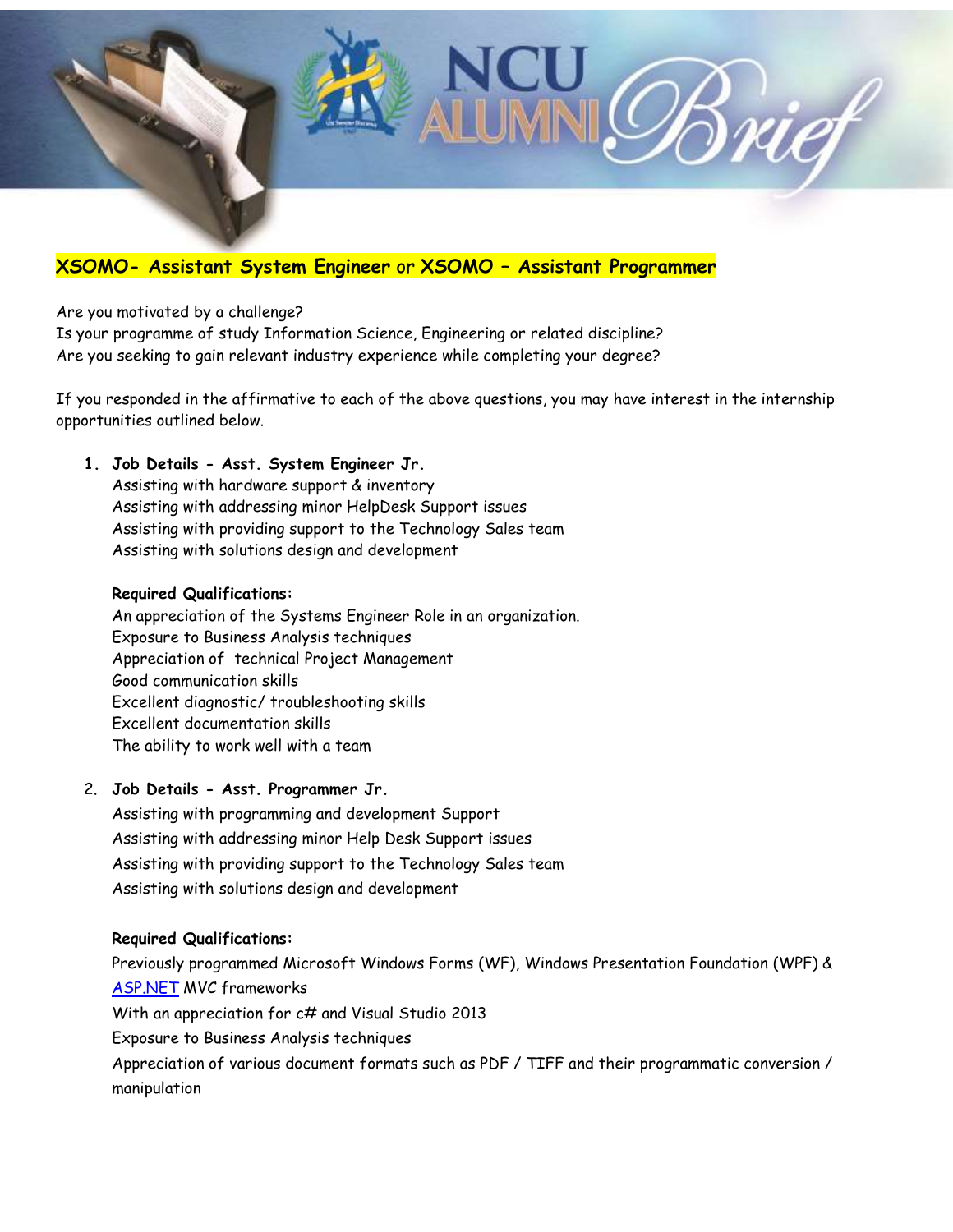

Good communication skills Excellent diagnostic/ troubleshooting skills Excellent documentation skills The ability to work well with a team

**NB.** Short-listed candidates should be able to pass a simple personality and aptitude test conducted on site.

#### **How to apply**:

Please send your application (cover letter and résumé) as a Word attachment to **[resumes@ncu.edu.jm](mailto:resumes@ncu.edu.jm)** with appropriate subject line, depending on your expertise **XSOMO- Assistant System Engineer** or **XSOMO – Assistant Programmer**, by **Tuesday, September 29, 2015.** Cover letters, if included, should be addressed to The Manager, Systems Infrastructure & Security, Xsomo International Limited, Kingston

Regrettably, we have to advise our friends/public that due to the high volume of responses to our job vacancy advertisements we will only be able to process applications from NCU alumni and current students.

#### **Disclaimer**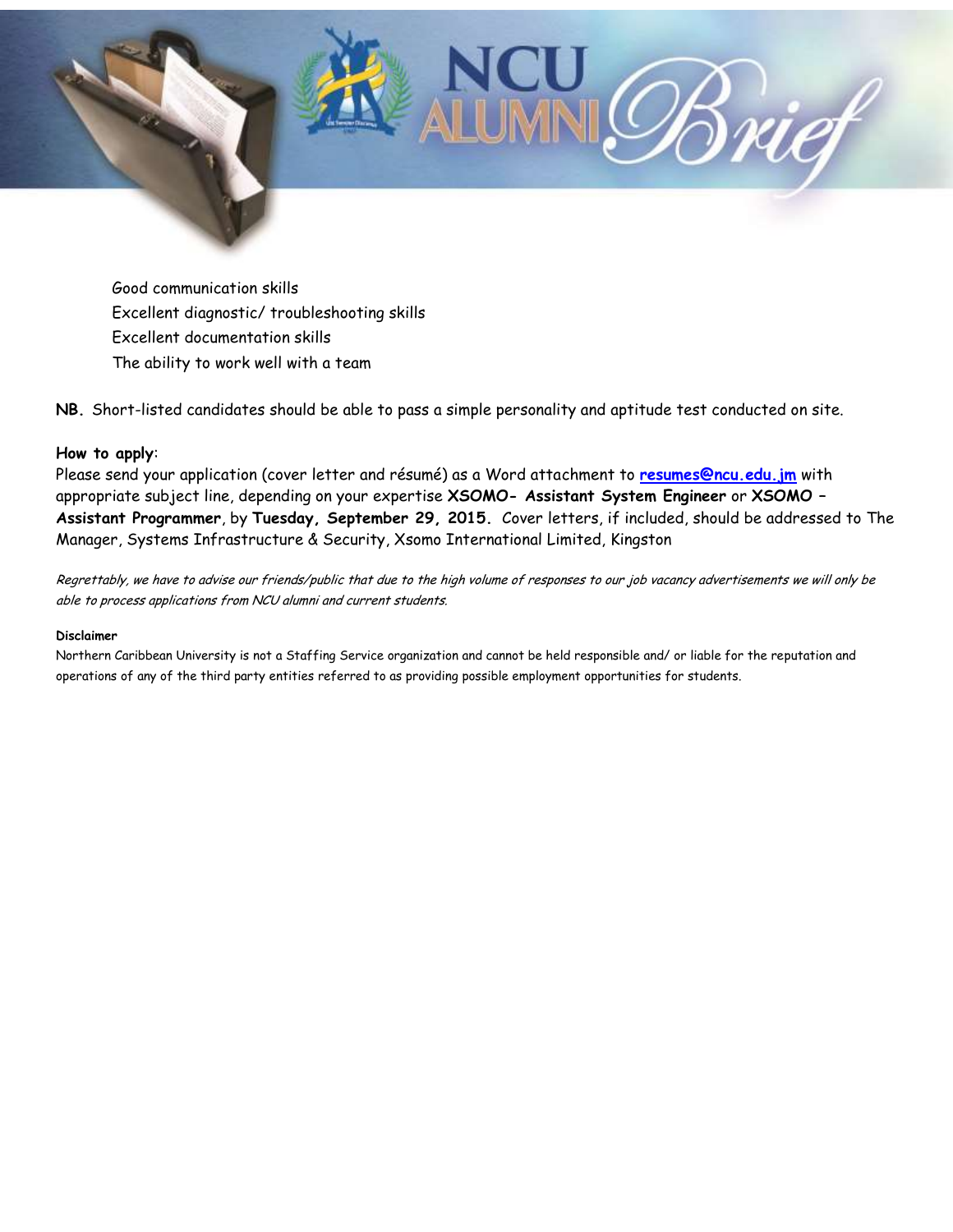

## **UPCOMING EVENTS**

# **Collaborate to Educate** ur Soos

## **CEOS 7th Annual Weekend of Hope & Inspiration**

**Our sons** are walking through a landscape filled with landmines of low spiritual, intellectual and social capital with many dangers lurking everywhere. How do we provide an ecosystem that puts protection and a solid path under their feet?

**Announcing activities for the 7th Annual CEOS Weekend of Hope & Inspiration** with the theme: **"Building Constructive Contributors for a Brighter Tomorrow"**

- **Thursday evening, September 24** for a celebration of commitment to our sons 7pm at the Key Bridge Marriott – **for tickets go to [www.ceoscpr.com](http://www.ceoscpr.com/)**
	- o **Keynote speaker, Rear Admiral Barry C. Black, Ph.D. USN (Ret.)**



 $62<sup>nd</sup>$  Chaplain of  $\blacksquare$  the United States Senate

- o **Psalmist, Ayanna Gregory** Vocalist/writer/producer; evokes emotions and raises the consciousness of her audiences
- **Friday morning, September 25 – Virtual Prayer Breakfast Join us by logging on to – http:// <http://ez.com/breakfast2015>**
- **Friday, Saturday & Sunday – Feature on Boys and Young Men with a Litany and Special Prayer during Worship Services**

**Join us for any or all of these events**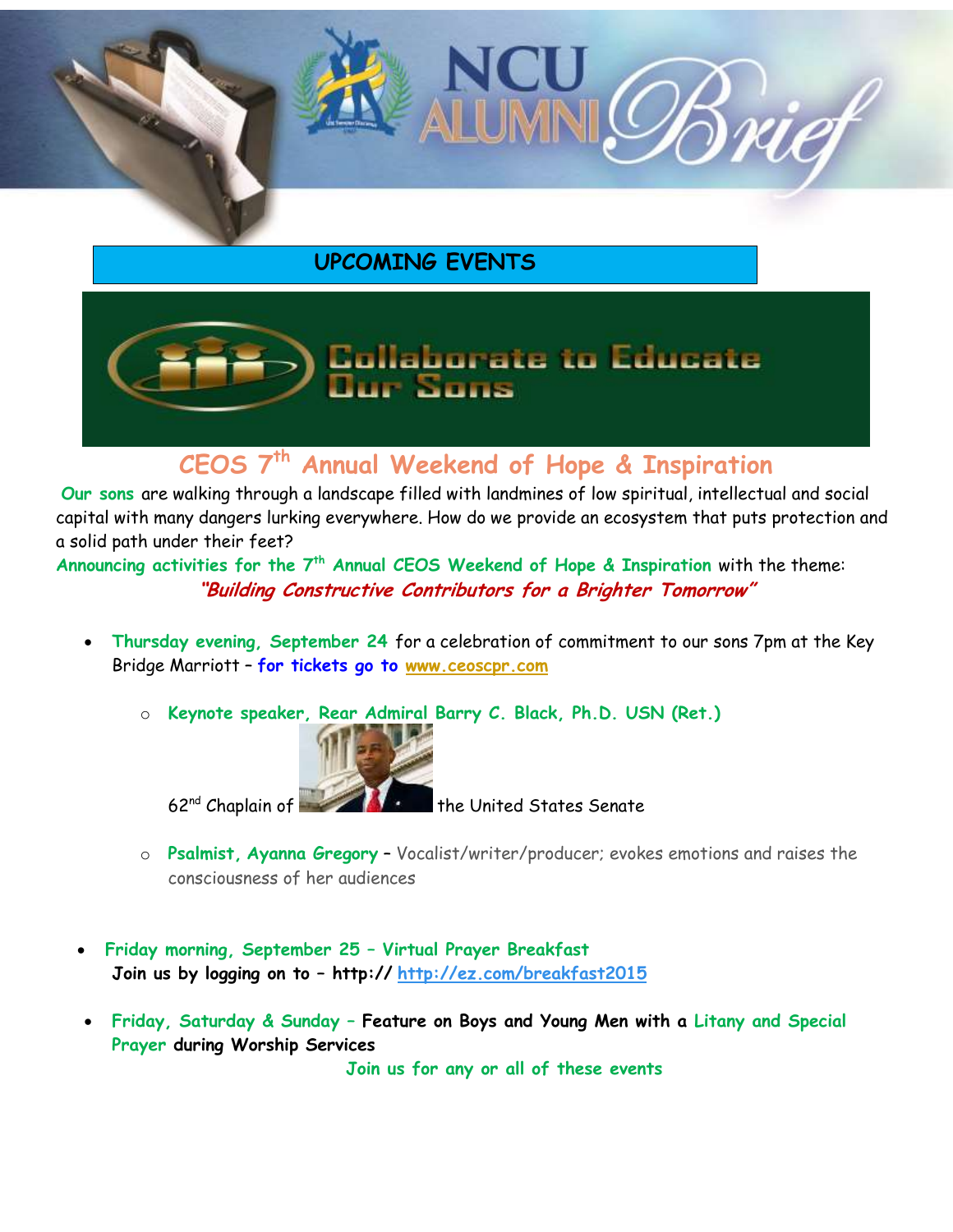

# FALL **WEEK PRAYER** 2015

Reuben: Unstable as Water

NCU Brief

Simeon and Levi: Overheated

Sun.<br><mark>Judah: The Lionhearted</mark>

Mon.<br><mark>Rivalry (Family Focus)</mark>

Mon.<br>Dan: Dan's Downfall

Tue.<br>Naphthall: Dispelling<br>the Darkness

West.<br>Gad: Get Up Stand Up

Asher: The Blessed Life<br>7:00 p.m.)

Joseph: Making Good of<br>a Bad Situation

Benjamin: Wrong and Strong

Sabb, Ephraim and Manasseh:<br>A Cross-Handed Blessing

**Schedule of Services**<br>Wedsig Sarten **Mos** - Thus 200 pm<br>Myldy Sarten **Pri, Sun, Wed** - 200 pm<br>Subjecti Service **Schlachs wite-**



# **SEPT. 18-26 NCU GYMNATORIUM**

**SPEAKER** DR. ERROL STODDART **SENIOR PASTOR**<br>CHURCH OF THE ORANGES, ORANGE, NEW JERSEY